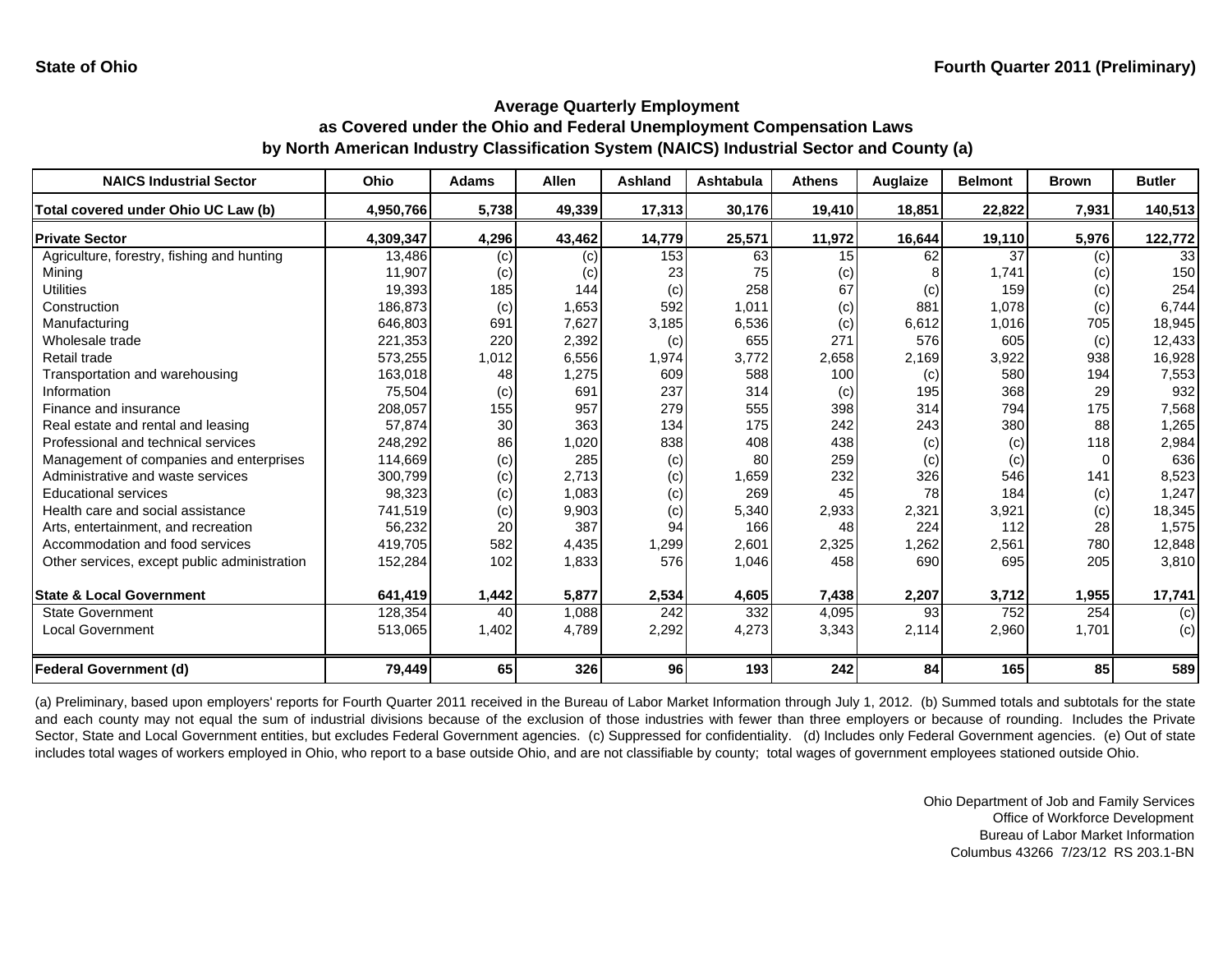| <b>NAICS Industrial Sector</b>               | Carroll  | Champaign | <b>Clark</b> | <b>Clermont</b> | <b>Clinton</b> | Columbianal | Coshocton | Crawford | Cuyahoga | <b>Darke</b> |
|----------------------------------------------|----------|-----------|--------------|-----------------|----------------|-------------|-----------|----------|----------|--------------|
| Total covered under Ohio UC Law (b)          | 5,557    | 9,437     | 47,834       | 52,958          | 15,610         | 29,492      | 10,467    | 13,292   | 678,930  | 17,164       |
| <b>Private Sector</b>                        | 4,564    | 7,556     | 41,247       | 45,511          | 13,410         | 25,092      | 8,960     | 11,433   | 602,978  | 14,972       |
| Agriculture, forestry, fishing and hunting   | (c)      | (c)       | 331          | (c)             | 20             | 131         | 61        | (c)      | 212      | (c)          |
| Mining                                       | (c)      | (c)       | 46           | (c)             |                | 205         | 153       | (c)      | 292      | (c)          |
| <b>Utilities</b>                             | 41       | (c)       | (c)          | 511             | (c)            | 147         | 391       | (c)      | 1,369    | 46           |
| Construction                                 | 248      | 234       | 1,116        | 2,442           | 218            | 1,021       | 209       | 383      | 20,494   | 869          |
| Manufacturing                                | 1,147    | 2,553     | 6,688        | 5,375           | 3,168          | 5,608       | 2,591     | 3,592    | 69,894   | 3,867        |
| Wholesale trade                              | 114      | 395       | (c)          | 2,135           | (c)            | 1,000       | 144       | 563      | 33,216   | 717          |
| Retail trade                                 | 874      | 1,056     | 5,733        | 9,229           | 1,530          | 4,080       | 1,189     | 1,293    | 63,310   | 1,940        |
| Transportation and warehousing               | 192      | (c)       | 2,735        | 2,182           | 2,327          | 934         | 286       | (c)      | 19,415   | 980          |
| Information                                  | 37       | 86        | 257          | 1,139           | 324            | 143         | 67        | 42       | 12,788   | 125          |
| Finance and insurance                        | 76       | 202       | 2,651        | 2,777           | 475            | 590         | 235       | 576      | 39,120   | 557          |
| Real estate and rental and leasing           | 47       | 82        | 465          | 831             | 159            | 243         | 69        | 92       | 12,497   | 104          |
| Professional and technical services          | 94       | 206       | 847          | 2,069           | 162            | 472         | (c)       | 391      | 43,015   | (c)          |
| Management of companies and enterprises      | $\Omega$ | (c)       | 850          | 342             | 163            | 150         | (c)       | (c)      | 19,104   | (c)          |
| Administrative and waste services            | 73       | (c)       | 2,134        | 2,454           | 454            | 1,198       | 456       | (c)      | 44,409   | (c)          |
| <b>Educational services</b>                  | (c)      | (c)       | 811          | 503             | (c)            | 386         | 35        | (c)      | 21,187   | 48           |
| Health care and social assistance            | (c)      | (c)       | 8,088        | 5,260           | (c)            | 5,111       | 1,795     | (c)      | 122,510  | 2,459        |
| Arts, entertainment, and recreation          | 71       | 102       | 307          | 706             | 46             | 252         | 128       | 64       | 8,523    | 162          |
| Accommodation and food services              | 510      | 760       | 4,327        | 5,959           | 1,195          | 2,376       | 673       | 1,080    | 50,775   | 975          |
| Other services, except public administration | 238      | 324       | 1,855        | 1,562           | 289            | 1,047       | 257       | 407      | 20,850   | 560          |
| <b>State &amp; Local Government</b>          | 993      | 1,881     | 6,587        | 7,447           | 2,200          | 4,400       | 1,507     | 1,859    | 75,952   | 2,192        |
| <b>State Government</b>                      | 30       | 47        | 153          | 759             | 162            | 393         | 43        | 139      | 4,221    | 40           |
| <b>Local Government</b>                      | 963      | 1,834     | 6,434        | 6,688           | 2,038          | 4,007       | 1,464     | 1,720    | 71,731   | 2,152        |
| <b>Federal Government (d)</b>                | 47       | 74        | 536          | 288             | 133            | 588         | 83        | 82       | 16,416   | 105          |

(a) Preliminary, based upon employers' reports for Fourth Quarter 2011 received in the Bureau of Labor Market Information through July 1, 2012. (b) Summed totals and subtotals for the state and each county may not equal the sum of industrial divisions because of the exclusion of those industries with fewer than three employers or because of rounding. Includes the Private Sector, State and Local Government entities, but excludes Federal Government agencies. (c) Suppressed for confidentiality. (d) Includes only Federal Government agencies. (e) Out of state includes total wages of workers employed in Ohio, who report to a base outside Ohio, and are not classifiable by county; total wages of government employees stationed outside Ohio.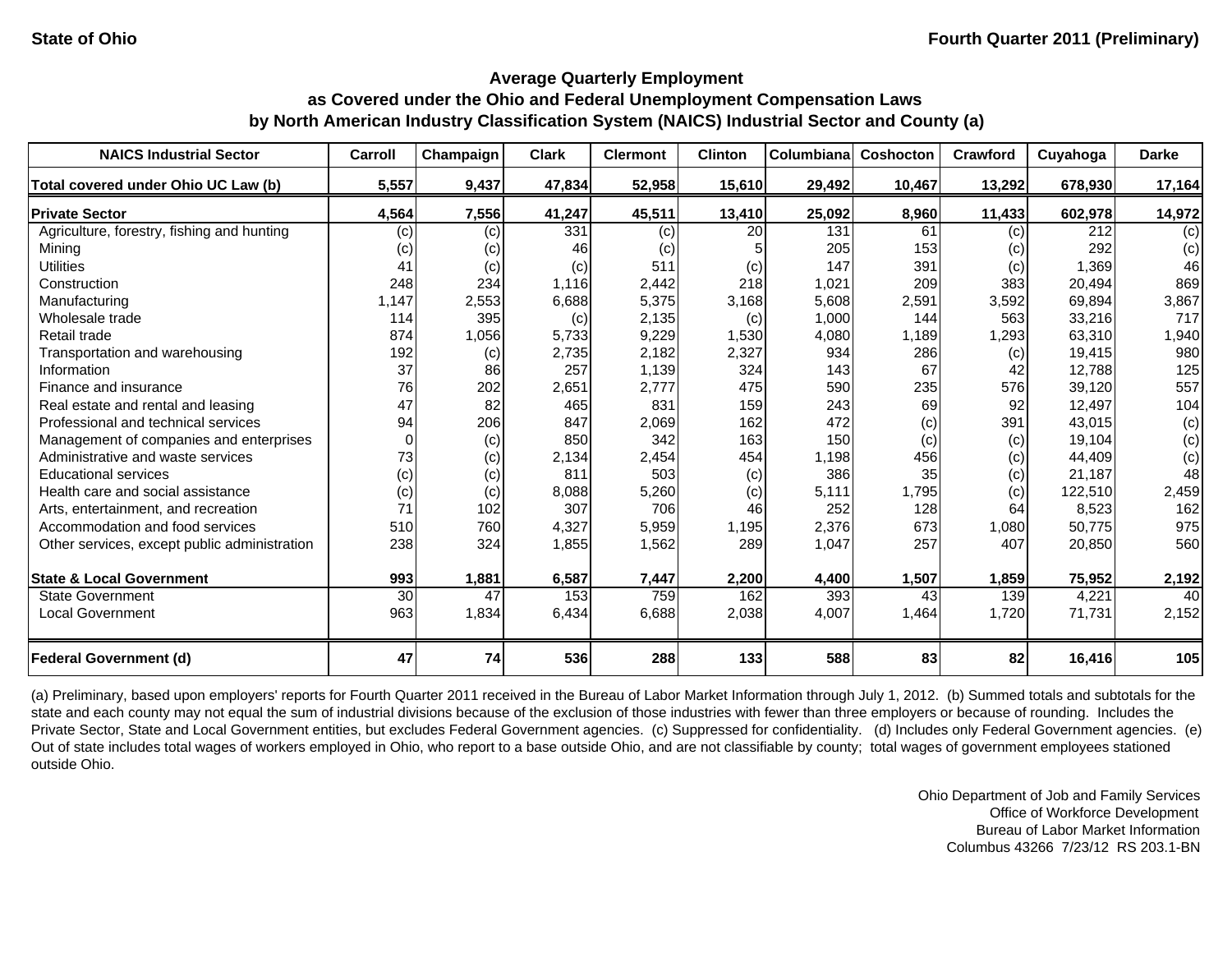| <b>NAICS Industrial Sector</b>               | <b>Defiance</b> | <b>Delaware</b> | Erie   | <b>Fairfield</b> | <b>Fayette</b> | <b>Franklin</b> | <b>Fulton</b> | Gallia | Geauga | Greene |
|----------------------------------------------|-----------------|-----------------|--------|------------------|----------------|-----------------|---------------|--------|--------|--------|
| Total covered under Ohio UC Law (b)          | 15,094          | 77,238          | 35,465 | 39,421           | 10,864         | 655,352         | 17,026        | 10,846 | 31,781 | 54,298 |
| <b>Private Sector</b>                        | 13,135          | 69,677          | 30,534 | 33,230           | 9,215          | 556,026         | 14,273        | 9,024  | 27,663 | 45,304 |
| Agriculture, forestry, fishing and hunting   | 47              | (c)             | (c)    | 43               | 74             | 289             | (c)           | (c)    | (c)    | (c)    |
| Mining                                       |                 | (c)             | (c)    | 42               |                | 500             | (c)           | (c)    | (c)    | (c)    |
| <b>Utilities</b>                             | 12              | 142             | (c)    | 159              | (c)            | 2,247           | (c)           | 783    | (c)    | (c)    |
| Construction                                 | 380             | 2,478           | 1,077  | 1,600            | 223            | 19,842          | 578           | 349    | 1,903  | 1,500  |
| Manufacturing                                | 3,522           | 5,654           | 5,861  | 4,378            | 1,576          | 34,685          | 5,730         | 514    | 6,622  | 3,198  |
| Wholesale trade                              | 393             | 2,452           | 941    | 794              | (c)            | 26,787          | 756           | 154    | 1,646  | 1,051  |
| Retail trade                                 | 2,373           | 11,132          | 4,793  | 6,452            | 2,565          | 69,220          | 1,589         | 1,383  | 4,133  | 10,118 |
| Transportation and warehousing               | 494             | 2,583           | (c)    | 720              | 1,063          | 34,448          | (c)           | 274    | (c)    | (c)    |
| Information                                  | 221             | 1,056           | 387    | 286              | 51             | 13,971          | 97            | 96     | 186    | 821    |
| Finance and insurance                        | 603             | 5,129           | 633    | 769              | 412            | 44,942          | 318           | 355    | 705    | 1,245  |
| Real estate and rental and leasing           | 81              | 570             | 326    | 398              | 57             | 10,301          | 72            | 56     | 211    | 446    |
| Professional and technical services          | 180             | 14,611          | 498    | 995              | (c)            | 43,278          | 222           | (c)    | 1,004  | 7,369  |
| Management of companies and enterprises      | 91              | 517             | 111    | 197              | (c)            | 18,699          | 62            | (c)    | 100    | 262    |
| Administrative and waste services            | 417             | 3,171           | 1,023  | 3,220            | 246            | 50,624          | 460           | 349    | 1,770  | 2,316  |
| <b>Educational services</b>                  | (c)             | 1,048           | 342    | 349              | (c)            | 14,207          | (c)           | (c)    | 571    | 1,586  |
| Health care and social assistance            | (c)             | 5,623           | 5,067  | 6,376            | (c)            | 88,385          | (c)           | (c)    | 4,030  | 5,390  |
| Arts, entertainment, and recreation          | 120             | 2,474           | 2,320  | 313              | 117            | 7,417           | 348           | 26     | 449    | 577    |
| Accommodation and food services              | 1,272           | 8,768           | 5,093  | 4,737            | 1,043          | 56,082          | 1,129         | 874    | 2,232  | 6,967  |
| Other services, except public administration | 561             | 1,973           | 846    | 1,403            | 204            | 20,103          | 341           | 311    | 1,203  | 1,307  |
| <b>State &amp; Local Government</b>          | 1,959           | 7,561           | 4,931  | 6,191            | 1,649          | 99,326          | 2,753         | 1,822  | 4,118  | 8,994  |
| <b>State Government</b>                      | 72              | 726             | 1,139  | 830              | 40             | 48,416          | 119           | 454    | 255    | (c)    |
| <b>Local Government</b>                      | 1,887           | 6,835           | 3,792  | 5,361            | 1,609          | 50,910          | 2,634         | 1,368  | 3,863  | (c)    |
| <b>Federal Government (d)</b>                | 93              | 229             | 300    | 237              | 50             | 13,292          | 92            | 82     | 144    | 14,305 |

(a) Preliminary, based upon employers' reports for Fourth Quarter 2011 received in the Bureau of Labor Market Information through July 1, 2012. (b) Summed totals and subtotals for the state and each county may not equal the sum of industrial divisions because of the exclusion of those industries with fewer than three employers or because of rounding. Includes the Private Sector, State and Local Government entities, but excludes Federal Government agencies. (c) Suppressed for confidentiality. (d) Includes only Federal Government agencies. (e) Out of state includes total wages of workers employed in Ohio, who report to a base outside Ohio, and are not classifiable by county; total wages of government employees stationed outside Ohio.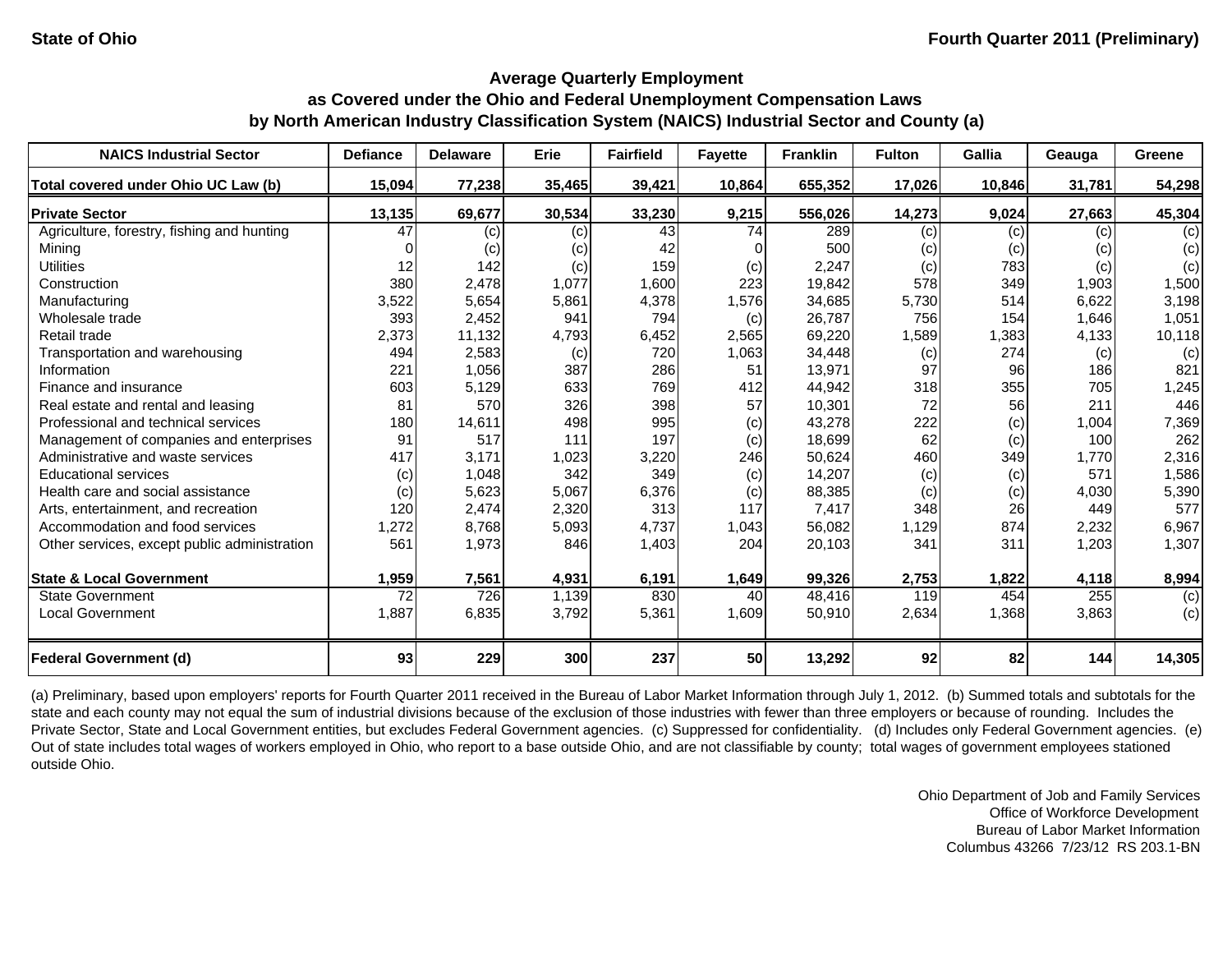| <b>NAICS Industrial Sector</b>               | <b>Guernsey</b> | <b>Hamilton</b> | <b>Hancock</b> | <b>Hardin</b> | <b>Harrison</b> | Henry    | Highland | <b>Hocking</b> | <b>Holmes</b> | <b>Huron</b> |
|----------------------------------------------|-----------------|-----------------|----------------|---------------|-----------------|----------|----------|----------------|---------------|--------------|
| Total covered under Ohio UC Law (b)          | 13,581          | 480,032         | 41,064         | 7,833         | 3,204           | 11,419   | 10,064   | 6,532          | 17,353        | 20,349       |
| <b>Private Sector</b>                        | 11,326          | 439,623         | 37,679         | 6,344         | 2,516           | 9,289    | 7,505    | 4,713          | 15,749        | 17,801       |
| Agriculture, forestry, fishing and hunting   | (c)             | 138             | 51             | 163           | 17              | (c)      | 30       | <b>26</b>      | 176           | 668          |
| Mining                                       | (c)             | 93              | (c)            | 0             | 365             | (c)      | 42       | 159            | 101           | $\Omega$     |
| <b>Utilities</b>                             | 41              | 1,350           | 84             | 45            | (c)             | (c)      | 68       | 13             | (c)           | (c)          |
| Construction                                 | 548             | 19,129          | (c)            | 136           | 88              | 518      | 278      | 266            | 1,719         | 1,438        |
| Manufacturing                                | 2,638           | 47,999          | 9,880          | 1,748         | 499             | 3,178    | 1,665    | 891            | 6,054         | 5,813        |
| Wholesale trade                              | 247             | 23,219          | 1,304          | 256           | 138             | (c)      | 204      | 49             | 810           | (c)          |
| Retail trade                                 | 1,806           | 46,315          | 5,071          | 944           | 267             | 1,321    | 1,514    | 814            | 1,827         | 2,026        |
| Transportation and warehousing               | 275             | 11,267          | 1,953          | 185           | (c)             | 670      | 121      | 48             | (c)           | 856          |
| Information                                  | 98              | 7,846           | 419            | 59            | (c)             | 96       | 253      | 50             | 75            | 270          |
| Finance and insurance                        | 243             | 25,041          | 571            | 211           | (c)             | 283      | 374      | 170            | 375           | 426          |
| Real estate and rental and leasing           | 104             | 6,187           | 425            | 52            | (c)             | 71       | 82       | 68             | 39            | 105          |
| Professional and technical services          | (c)             | 36,948          | 1,332          | 99            | 35              | 95       | (c)      | 82             | (c)           | 338          |
| Management of companies and enterprises      | (c)             | 31,498          | 610            | $\Omega$      | (c)             | $\Omega$ | (c)      | $\Omega$       | (c)           | 57           |
| Administrative and waste services            | (c)             | 32,209          | 2,398          | 76            | (c)             | 152      | 277      | 184            | 1,182         | 256          |
| <b>Educational services</b>                  | 48              | 11,637          | 1,017          | (c)           | (c)             | 62       | 34       | 23             | (c)           | 275          |
| Health care and social assistance            | 2,500           | 79,035          | 4,707          | (c)           | (c)             | 1,390    | 1,332    | 651            | (c)           | 2,403        |
| Arts, entertainment, and recreation          | 48              | 6,631           | 214            | 69            | 33              | 59       | (c)      | 41             | 74            | 109          |
| Accommodation and food services              | 1,443           | 37,762          | 3,732          | 795           | 206             | 514      | (c)      | 908            | 1,212         | 1,484        |
| Other services, except public administration | 322             | 15,322          | 1,238          | 203           | (c)             | 421      | 249      | 269            | 249           | 648          |
| <b>State &amp; Local Government</b>          | 2,255           | 40,409          | 3,385          | 1,489         | 688             | 2,130    | 2,559    | 1,819          | 1,604         | 2,548        |
| <b>State Government</b>                      | 530             | 8,074           | 195            | 34            | 46              | 41       | 90       | 337            | 36            | 67           |
| <b>Local Government</b>                      | 1,725           | 32,335          | 3,190          | 1,455         | 642             | 2,089    | 2,469    | 1,482          | 1,568         | 2,481        |
| <b>Federal Government (d)</b>                | 128             | 9,098           | 153            | 75            | 55              | 77       | 103      | 46             | 72            | 135          |

(a) Preliminary, based upon employers' reports for Fourth Quarter 2011 received in the Bureau of Labor Market Information through July 1, 2012. (b) Summed totals and subtotals for the state and each county may not equal the sum of industrial divisions because of the exclusion of those industries with fewer than three employers or because of rounding. Includes the Private Sector, State and Local Government entities, but excludes Federal Government agencies. (c) Suppressed for confidentiality. (d) Includes only Federal Government agencies. (e) Out of state includes total wages of workers employed in Ohio, who report to a base outside Ohio, and are not classifiable by county; total wages of government employees stationed outside Ohio.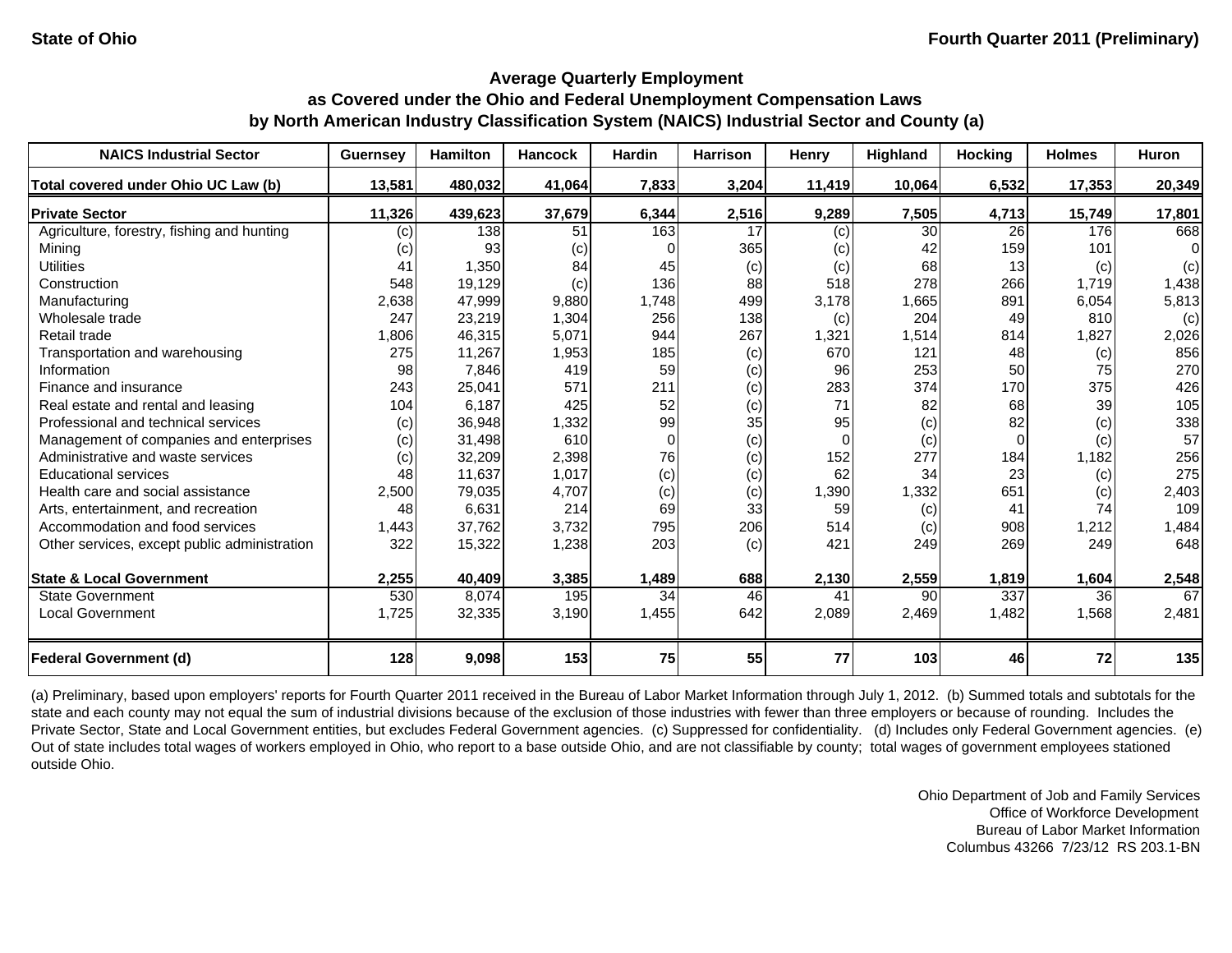| <b>NAICS Industrial Sector</b>               | <b>Jackson</b> | <b>Jefferson</b> | <b>Knox</b> | Lake   | Lawrence         | Licking | Logan  | Lorain | Lucas   | <b>Madison</b> |
|----------------------------------------------|----------------|------------------|-------------|--------|------------------|---------|--------|--------|---------|----------------|
| Total covered under Ohio UC Law (b)          | 10,401         | 22,583           | 18,647      | 94,602 | 12,342           | 52,432  | 17,588 | 93,405 | 200,611 | 13,816         |
| <b>Private Sector</b>                        | 8,940          | 19,235           | 15,934      | 83,044 | 9,519            | 44,943  | 15,336 | 79,103 | 176,826 | 10,759         |
| Agriculture, forestry, fishing and hunting   | 68             | (c)              | 79          | 703    | (c)              | 365     | 111    | 944    | 246     | 142            |
| Mining                                       | 219            | (c)              | 75          | 283    | (c)              | 129     | 29     | 12     | 131     | 0              |
| <b>Utilities</b>                             | (c)            | 940              | 47          | 1,297  | 95               | 191     | 32     | 355    | 500     | (c)            |
| Construction                                 | 310            | 1,501            | 629         | 4,375  | 829              | 2,428   | 518    | 3,841  | 8,235   | 450            |
| Manufacturing                                | 3,238          | 1,633            | 4,330       | 19,802 | (c)              | 5,926   | 4,858  | 16,403 | 19,816  | 2,506          |
| Wholesale trade                              | 147            | 598              | 401         | 3,694  | 213              | 1,617   | 410    | 3,022  | 6,627   | (c)            |
| Retail trade                                 | 1,367          | 3,054            | 2,151       | 13,052 | 1,955            | 9,600   | 1,677  | 13,005 | 25,154  | 1,788          |
| Transportation and warehousing               | (c)            | 1,172            | 257         | 1,092  | 596              | 1,534   | 1,597  | 1,736  | 6,996   | 1,396          |
| Information                                  | 78             | 576              | 220         | 861    | 69               | 410     | 98     | 779    | 2,683   | 55             |
| Finance and insurance                        | 273            | 393              | 376         | 1,980  | 299              | 2,519   | 290    | 1,966  | 5,623   | 153            |
| Real estate and rental and leasing           | 56             | 252              | 121         | 827    | 77               | 422     | 159    | 789    | 2,138   | 82             |
| Professional and technical services          | 98             | 340              | 298         | 2,933  | 187              | 1,881   | 592    | 2,177  | 9,230   | (c)            |
| Management of companies and enterprises      | 45             | 28               | 114         | 1,168  | 74               | 1,080   | 86     | 1,591  | 4,068   | (c)            |
| Administrative and waste services            | 496            | 846              | 421         | 4,715  | 360              | 2,515   | 1,233  | 5,139  | 13,549  | 549            |
| <b>Educational services</b>                  | 34             | (c)              | 1,167       | 1,883  | 67               | 853     | 35     | 2,597  | 4,285   | (c)            |
| Health care and social assistance            | 1,271          | (c)              | 3,135       | 11,605 | 2,592            | 6,541   | 1,875  | 12,848 | 38,981  | (c)            |
| Arts, entertainment, and recreation          | 23             | 153              | 99          | 966    | 28               | 563     | 121    | 970    | 2,785   | 33             |
| Accommodation and food services              | 829            | 1,735            | 1,499       | 8,714  | 1,083            | 4,918   | 1,083  | 7,955  | 19,165  | 949            |
| Other services, except public administration | 257            | 706              | 515         | 3,093  | 348              | 1,451   | 532    | 2,972  | 6,615   | 174            |
| <b>State &amp; Local Government</b>          | 1,461          | 3,348            | 2,713       | 11,558 | 2,823            | 7,489   | 2,252  | 14,302 | 23,785  | 3,057          |
| <b>State Government</b>                      | 140            | 67               | 387         | 89     | $\overline{312}$ | 796     | 79     | 1,090  | 7,451   | 1,286          |
| <b>Local Government</b>                      | 1,321          | 3,281            | 2,326       | 11,469 | 2,511            | 6,693   | 2,173  | 13,212 | 16,334  | 1,771          |
| <b>Federal Government (d)</b>                | 65             | 197              | 103         | 448    | 122              | 453     | 132    | 1,148  | 1,993   | 71             |

(a) Preliminary, based upon employers' reports for Fourth Quarter 2011 received in the Bureau of Labor Market Information through July 1, 2012. (b) Summed totals and subtotals for the state and each county may not equal the sum of industrial divisions because of the exclusion of those industries with fewer than three employers or because of rounding. Includes the Private Sector, State and Local Government entities, but excludes Federal Government agencies. (c) Suppressed for confidentiality. (d) Includes only Federal Government agencies. (e) Out of state includes total wages of workers employed in Ohio, who report to a base outside Ohio, and are not classifiable by county; total wages of government employees stationed outside Ohio.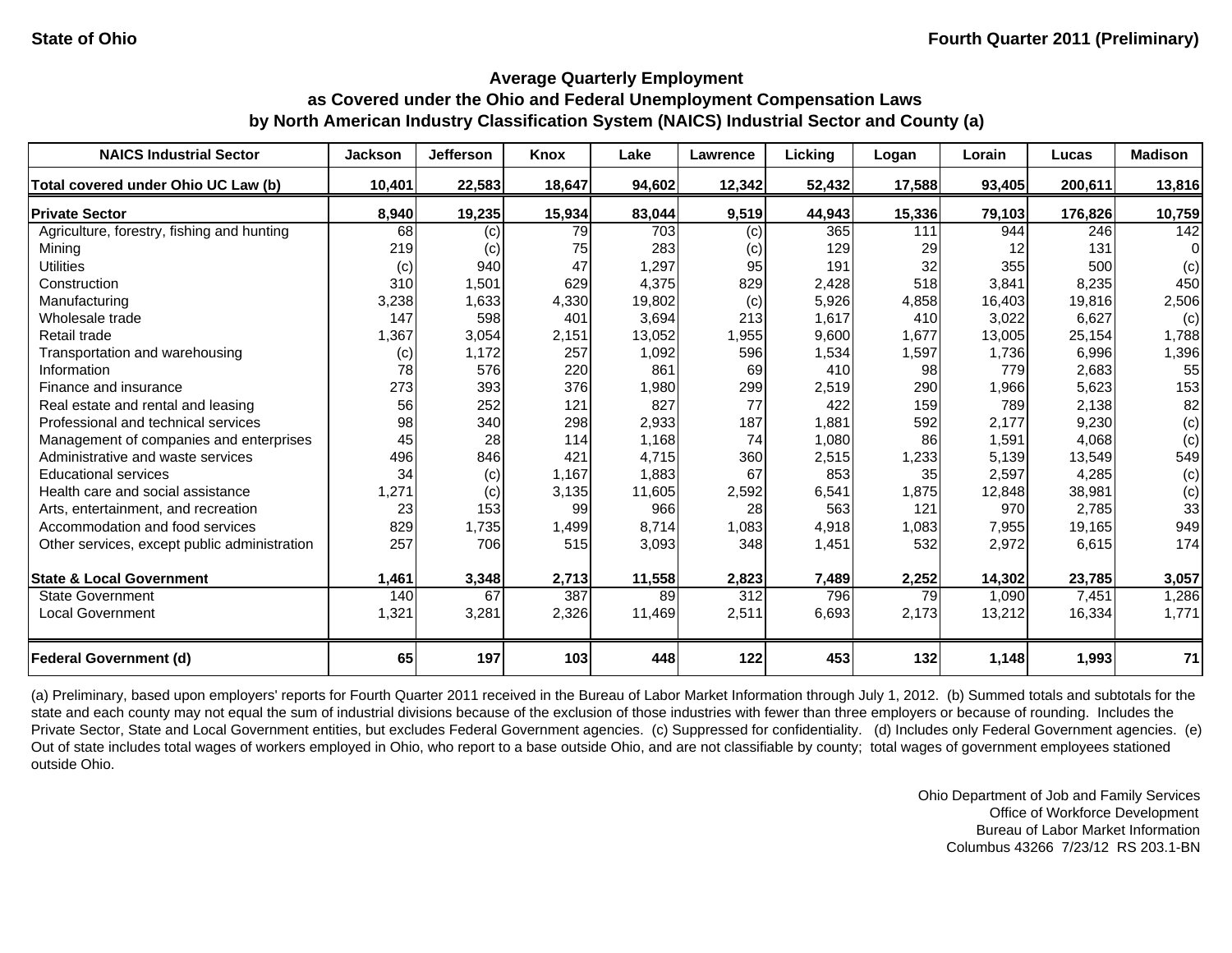| <b>NAICS Industrial Sector</b>               | <b>Mahoning</b> | <b>Marion</b> | <b>Medina</b> | <b>Meigs</b> | <b>Mercer</b> | <b>Miami</b> | <b>Monroe</b> | <b>Montgomery</b> | Morgan | <b>Morrow</b> |
|----------------------------------------------|-----------------|---------------|---------------|--------------|---------------|--------------|---------------|-------------------|--------|---------------|
| Total covered under Ohio UC Law (b)          | 96,748          | 24,079        | 57,192        | 3,525        | 17,667        | 38,547       | 3,633         | 239,369           | 2,503  | 4,666         |
| <b>Private Sector</b>                        | 84,389          | 19,936        | 50,331        | 2,471        | 15,104        | 33,949       | 2,833         | 212,131           | 1,872  | 3,110         |
| Agriculture, forestry, fishing and hunting   | 173             | (c)           | 141           | (c)          | (c)           | (c)          | (c)           | 188               | (c)    | (c)           |
| Mining                                       | 218             | (c)           | 25            | (c)          | (c)           | (c)          | 98            | 28                | (c)    | (c)           |
| <b>Utilities</b>                             | 365             | 107           | 46            | (c)          | (c)           | (c)          | 28            | 972               | (c)    | (c)           |
| Construction                                 | 4,217           | 609           | 3,152         | 258          | 879           | 1,515        | 161           | 7,893             | 52     | 185           |
| Manufacturing                                | 8,831           | 5,908         | 8,859         | 125          | 5,277         | 9,604        | (c)           | 25,550            | 549    | 725           |
| Wholesale trade                              | 4,651           | 670           | 2,648         | 41           | (c)           | 1,932        | 85            | 8,706             | 114    | 124           |
| Retail trade                                 | 13,011          | 2,870         | 8,790         | 571          | 1,995         | 4,729        | 362           | 24,764            | 266    | 573           |
| Transportation and warehousing               | 3,730           | 612           | 2,665         | (c)          | 942           | (c)          | 198           | 7,002             | (c)    | (c)           |
| Information                                  | 1,170           | 610           | 308           | (c)          | 184           | 188          | 24            | 8,115             | 25     | 40            |
| Finance and insurance                        | 2,632           | 394           | 1,081         | 126          | 609           | 746          | (c)           | 9,460             | (c)    | 80            |
| Real estate and rental and leasing           | 990             | 257           | 636           | 12           | 89            | 302          | (c)           | 2,984             | (c)    | 26            |
| Professional and technical services          | 2,923           | 287           | 2,175         | (c)          | (c)           | (c)          | (c)           | 11,707            | (c)    | (c)           |
| Management of companies and enterprises      | 927             | 130           | 2,658         | (c)          | (c)           | (c)          | $\Omega$      | 4,164             | (c)    | (c)           |
| Administrative and waste services            | 8,144           | 694           | 2,575         | 71           | 409           | 2,236        | (c)           | 15,831            | (c)    | (c)           |
| <b>Educational services</b>                  | 1,373           | 110           | 405           | (c)          | (c)           | 145          | (c)           | 7,375             |        | (c)           |
| Health care and social assistance            | 17,637          | 4,028         | 6,759         | (c)          | (c)           | 4,165        | (c)           | 46,322            | 389    | (c)           |
| Arts, entertainment, and recreation          | 819             | 149           | 689           | (c)          | 78            | 227          | (c)           | 2,069             | (c)    | 50            |
| Accommodation and food services              | 9,380           | 1,707         | 5,226         | (c)          | 1,136         | 3,570        | (c)           | 21,663            | (c)    | 354           |
| Other services, except public administration | 3,197           | 671           | 1,493         | (c)          | 556           | 1,235        | 130           | 7,337             | 42     | 98            |
| <b>State &amp; Local Government</b>          | 12,359          | 4,143         | 6,861         | 1,054        | 2,563         | 4,598        | 800           | 27,238            | 631    | 1,556         |
| <b>State Government</b>                      | 3,181           | 1,090         | 104           | 32           | 149           | 137          | 31            | 1,386             | 48     | 63            |
| <b>Local Government</b>                      | 9,178           | 3,053         | 6,757         | 1,022        | 2,414         | 4,461        | 769           | 25,852            | 583    | 1,493         |
| <b>Federal Government (d)</b>                | 1,275           | 122           | 314           | 73           | 103           | 187          | 49            | 4,346             | 35     | 53            |

(a) Preliminary, based upon employers' reports for Fourth Quarter 2011 received in the Bureau of Labor Market Information through July 1, 2012. (b) Summed totals and subtotals for the state and each county may not equal the sum of industrial divisions because of the exclusion of those industries with fewer than three employers or because of rounding. Includes the Private Sector, State and Local Government entities, but excludes Federal Government agencies. (c) Suppressed for confidentiality. (d) Includes only Federal Government agencies. (e) Out of state includes total wages of workers employed in Ohio, who report to a base outside Ohio, and are not classifiable by county; total wages of government employees stationed outside Ohio.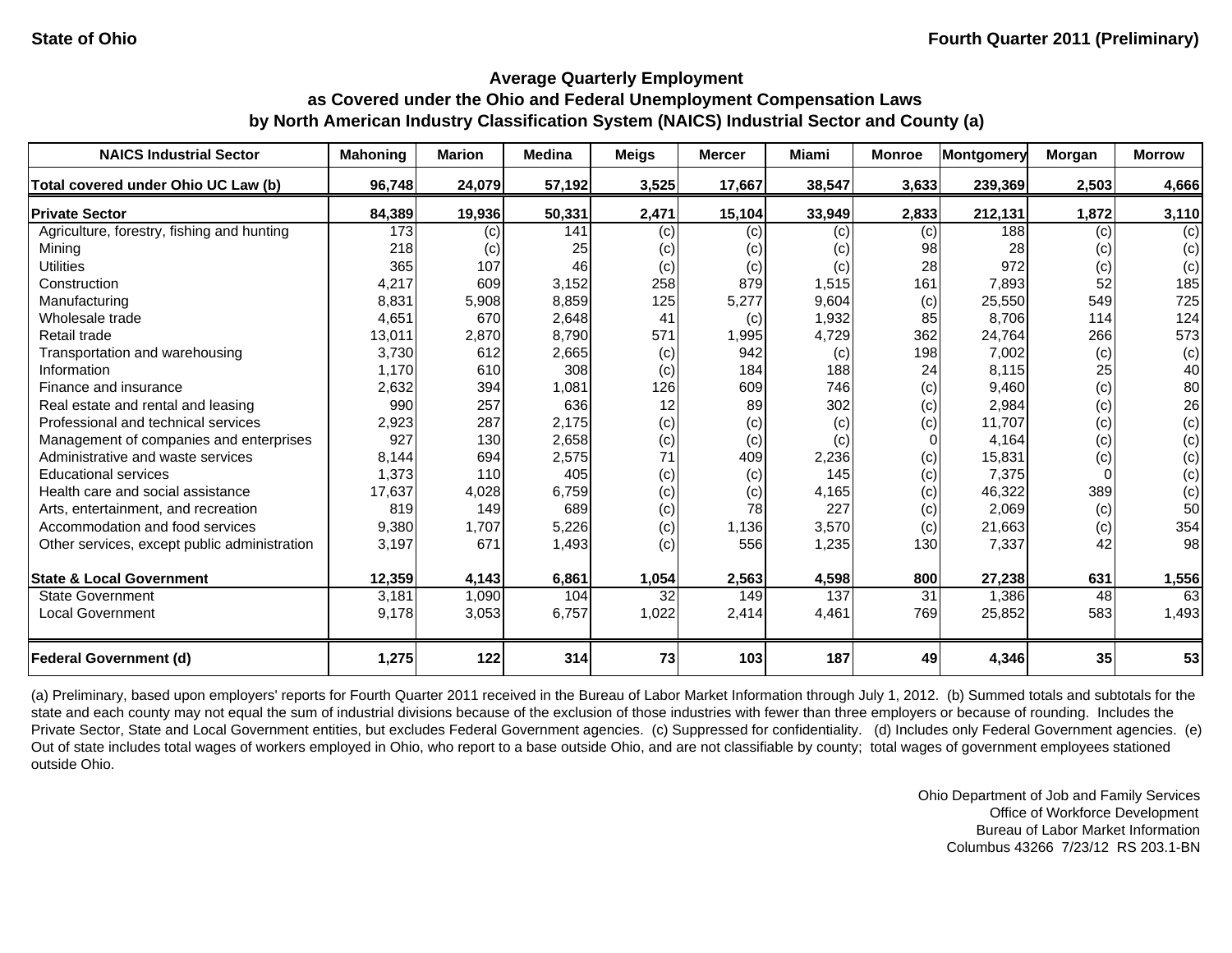| <b>NAICS Industrial Sector</b>               | <b>Muskingum</b> | <b>Noble</b> | <b>Ottawa</b> | Paulding | Perry | <b>Pickawav</b> | <b>Pike</b> | Portage | <b>Preble</b> | Putnam          |
|----------------------------------------------|------------------|--------------|---------------|----------|-------|-----------------|-------------|---------|---------------|-----------------|
| Total covered under Ohio UC Law (b)          | 32,213           | 2,901        | 12,858        | 4,620    | 5,932 | 13,372          | 8,481       | 51.080  | 9,841         | 11,515          |
| <b>Private Sector</b>                        | 27,514           | 1,930        | 10,765        | 3,505    | 4,033 | 9,378           | 7,091       | 39,109  | 7,955         | 9,739           |
| Agriculture, forestry, fishing and hunting   | 30               | (c)          | (c)           | 413      | 20    | (c)             | $\left( $   | 129     | 81            | (c)             |
| Mining                                       | 391              | (c)          | (c)           | 20       | 205   | (c)             | (c)         | 204     | 43            | (c)             |
| <b>Utilities</b>                             | 209              | 13           | (c)           | (c)      | 31    | 37              | (c)         | (c)     | (c)           | (c)             |
| Construction                                 | 1,277            | 114          | 454           | 138      | 400   | 677             | 506         | 1,801   | 281           | 890             |
| Manufacturing                                | 3,134            | 198          | 2,225         | 1,237    | 734   | 2,356           | 1,732       | 9,846   | 2,535         | 2,914           |
| Wholesale trade                              | 837              | 112          | (c)           | 198      | 78    | 364             | 140         | 2,466   | 298           | (c)             |
| Retail trade                                 | 4,922            | 272          | 1,459         | 397      | 630   | 1,393           | 973         | 6,670   | 1,428         | 1,117           |
| Transportation and warehousing               | 1,376            | 89           | (c)           | (c)      | 83    | 263             | (c)         | (c)     | (c)           | 369             |
| Information                                  | 508              | 14           | 87            | 22       | 29    | 48              | 34          | 267     | 27            | 51              |
| Finance and insurance                        | 748              | 89           | 327           | 94       | 171   | 294             | 202         | 758     | 227           | 331             |
| Real estate and rental and leasing           | 223              |              | 126           | 22       | 25    | 84              | 32          | 574     | 63            | 29              |
| Professional and technical services          | 540              | 44           | (c)           | 43       | 110   | 195             | 252         | 1,330   | (c)           | 606             |
| Management of companies and enterprises      | 91               | (c)          | (c)           | 0        | (c)   | 65              | $\Omega$    | 843     | (c)           | 0               |
| Administrative and waste services            | 1,229            | (c)          | 232           | 57       | (c)   | 445             | 623         | 1,413   | 294           | 522             |
| <b>Educational services</b>                  | 624              | $\Omega$     | 50            | (c)      | (c)   |                 | (c)         | 625     | (c)           | (c)             |
| Health care and social assistance            | 6,705            | 461          | 1,590         | (c)      | (c)   | 1,697           | (c)         | 3,967   | (c)           | (c)             |
| Arts, entertainment, and recreation          | 331              | (c)          | 489           | (c)      | 47    | 91              | (c)         | 656     | 34            | 64              |
| Accommodation and food services              | 3.110            | (c)          | 1,680         | (c)      | 387   | 966             | (c)         | 4,792   | 798           | 788             |
| Other services, except public administration | 1,228            | 68           | 383           | 88       | 164   | 262             | 139         | 1,636   | 290           | 451             |
| <b>State &amp; Local Government</b>          | 4,699            | 971          | 2,093         | 1,115    | 1,899 | 3,994           | 1,390       | 11,971  | 1,886         | 1,776           |
| <b>State Government</b>                      | 344              | 486          | 195           | 33       | 37    | 1,454           | 90          | 4,344   | 69            | $\overline{39}$ |
| <b>Local Government</b>                      | 4,355            | 485          | 1,898         | 1,082    | 1,862 | 2,540           | 1,300       | 7,627   | 1,817         | 1,737           |
| <b>Federal Government (d)</b>                | 239              | 25           | 171           | 49       | 62    | 89              | 77          | 290     | 78            | 76              |

(a) Preliminary, based upon employers' reports for Fourth Quarter 2011 received in the Bureau of Labor Market Information through July 1, 2012. (b) Summed totals and subtotals for the state and each county may not equal the sum of industrial divisions because of the exclusion of those industries with fewer than three employers or because of rounding. Includes the Private Sector, State and Local Government entities, but excludes Federal Government agencies. (c) Suppressed for confidentiality. (d) Includes only Federal Government agencies. (e) Out of state includes total wages of workers employed in Ohio, who report to a base outside Ohio, and are not classifiable by county; total wages of government employees stationed outside Ohio.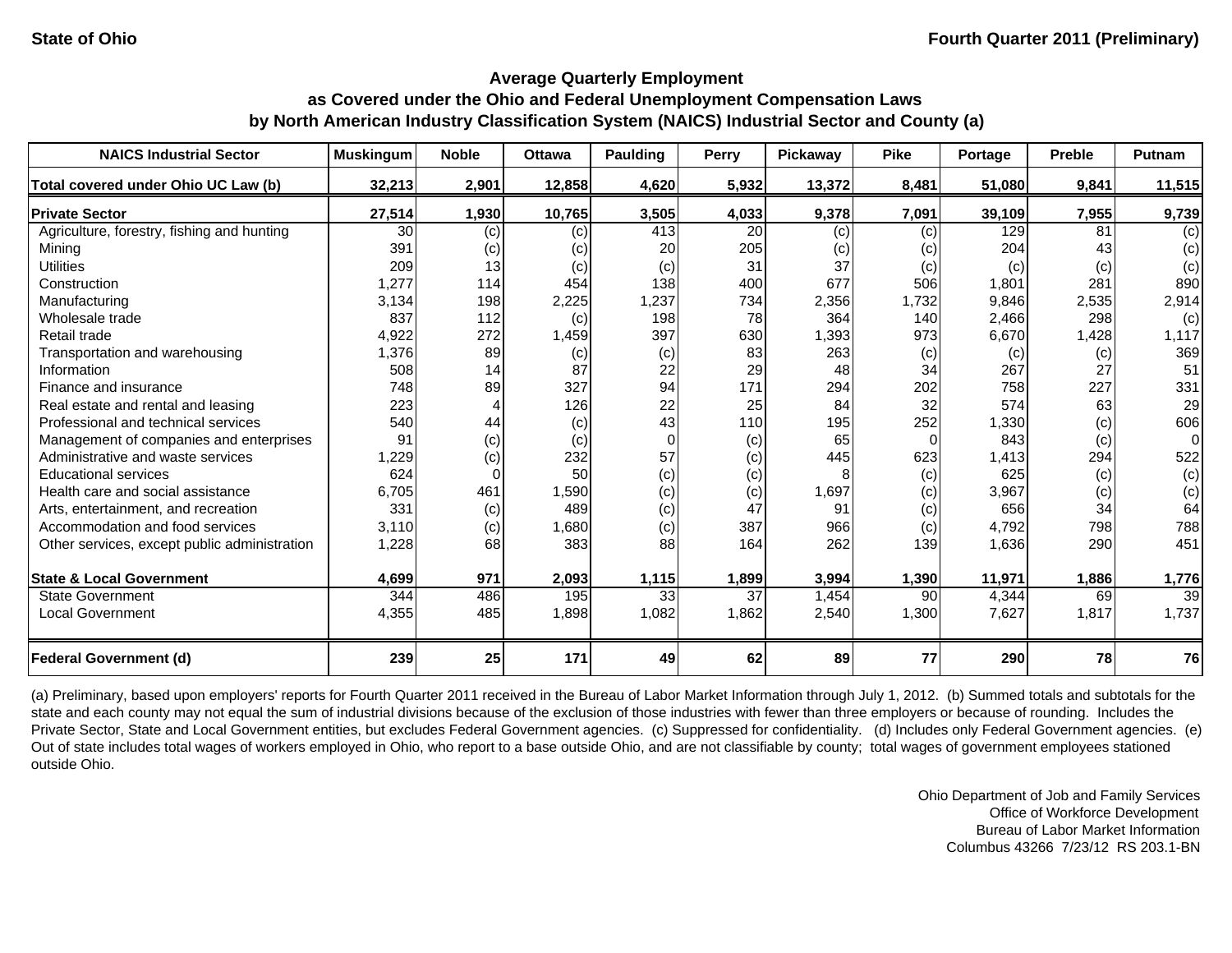| <b>NAICS Industrial Sector</b>               | <b>Richland</b> | <b>Ross</b> | <b>Sandusky</b> | <b>Scioto</b> | Seneca | <b>Shelby</b> | <b>Stark</b> | <b>Summit</b> | <b>Trumbull</b> | <b>Tuscarawas</b> |
|----------------------------------------------|-----------------|-------------|-----------------|---------------|--------|---------------|--------------|---------------|-----------------|-------------------|
| Total covered under Ohio UC Law (b)          | 51,346          | 25,547      | 25,519          | 23,069        | 18,702 | 25,196        | 152,727      | 255,580       | 70,688          | 34,141            |
| <b>Private Sector</b>                        | 44,059          | 20,722      | 22,283          | 18,226        | 15,927 | 22,729        | 134,623      | 228,136       | 61,592          | 29,553            |
| Agriculture, forestry, fishing and hunting   | 120             | 64          | 218             | (c)           | 81     | 102           | 216          | 129           | 80              | 135               |
| Mining                                       | 19              | 21          | 45              | (c)           | 100    |               | 282          | 53            | 47              | 503               |
| <b>Utilities</b>                             | (c)             | 171         | 58              | 100           | 107    | (c)           | 600          | 1,015         | 134             | 77                |
| Construction                                 | 2,031           | 672         | 794             | 678           | 1,080  | 1,388         | 6,384        | 9,979         | 2,871           | 1,388             |
| Manufacturing                                | 9,085           | 4,655       | 8,403           | 1,581         | 3,605  | 10,399        | 25,011       | 29,659        | 13,672          | 7,169             |
| Wholesale trade                              | 1,658           | 476         | 564             | 317           | 626    | 1,427         | 5,792        | 13,833        | 2,066           | 1,398             |
| Retail trade                                 | 7,326           | 3,882       | 2.712           | 2,850         | 2,070  | 1,826         | 20,479       | 29,621        | 10,042          | 4,428             |
| Transportation and warehousing               | (c)             | 667         | 606             | 549           | 564    | (c)           | 2,677        | 7,325         | 2,224           | 929               |
| Information                                  | 991             | 378         | 131             | 229           | 241    | 132           | 1.714        | 3,426         | 608             | 274               |
| Finance and insurance                        | 1,076           | 459         | 496             | 513           | 512    | 349           | 5,629        | 8,564         | 1,460           | 705               |
| Real estate and rental and leasing           | 409             | 117         | 300             | 232           | 63     | 133           | 1,354        | 2,462         | 1,014           | 278               |
| Professional and technical services          | 1,135           | 374         | 320             | 660           | 334    | 330           | 4,225        | 12,785        | 1,519           | 796               |
| Management of companies and enterprises      | 56              | 213         | 186             | 46            | 247    |               | 1,243        | 14,428        | 813             | 123               |
| Administrative and waste services            | 4,735           | 1,029       | 1,038           | 635           | 542    | 1,693         | 7,669        | 17,072        | 4,099           | 1,628             |
| <b>Educational services</b>                  | 530             | 152         | (c)             | 296           | 1.117  | (c)           | 3,322        | 3,899         | 566             | 220               |
| Health care and social assistance            | 7,710           | 4,289       | (c)             | 6,439         | 2,429  | (c)           | 26,834       | 42,438        | 11,526          | 4,917             |
| Arts, entertainment, and recreation          | 452             | 130         | 268             | 76            | 134    | 71            | 1,641        | 3,054         | 582             | 253               |
| Accommodation and food services              | 4,210           | 2,466       | 1,915           | 2,493         | 1,391  | 1,310         | 14,032       | 20,200        | 6,150           | 3,246             |
| Other services, except public administration | 1,382           | 506         | 763             | 482           | 683    | 534           | 5,517        | 8,195         | 2,118           | 1,087             |
| <b>State &amp; Local Government</b>          | 7,287           | 4,825       | 3,236           | 4,843         | 2,775  | 2,467         | 18,104       | 27,444        | 9,096           | 4,588             |
| <b>State Government</b>                      | 1,410           | 1,584       | 102             | 1,535         | 395    | 279           | 1,563        | 4,929         | 718             | 489               |
| <b>Local Government</b>                      | 5,877           | 3,241       | 3,134           | 3,308         | 2,380  | 2,188         | 16,541       | 22,515        | 8,378           | 4,099             |
| Federal Government (d)                       | 615             | 1,545       | 108             | 176           | 119    | 83            | 1,075        | 1,939         | 511             | 241               |

(a) Preliminary, based upon employers' reports for Fourth Quarter 2011 received in the Bureau of Labor Market Information through July 1, 2012. (b) Summed totals and subtotals for the state and each county may not equal the sum of industrial divisions because of the exclusion of those industries with fewer than three employers or because of rounding. Includes the Private Sector, State and Local Government entities, but excludes Federal Government agencies. (c) Suppressed for confidentiality. (d) Includes only Federal Government agencies. (e) Out of state includes total wages of workers employed in Ohio, who report to a base outside Ohio, and are not classifiable by county; total wages of government employees stationed outside Ohio.